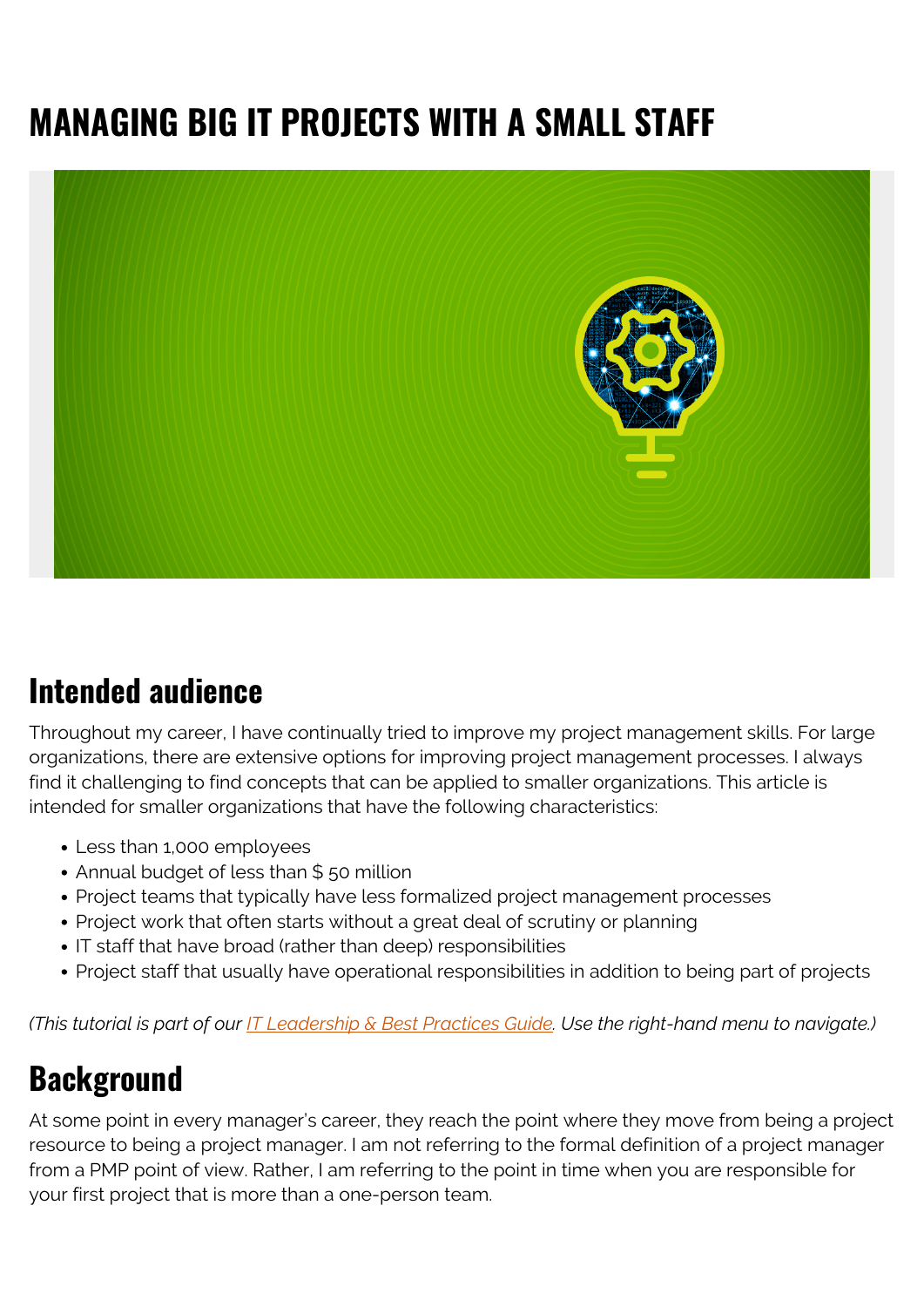I, like many of you, am in constant pursuit of knowledge, training and professional development. When I encountered my first project, I naturally turned towards formal project management training. I took classes on project management tools, read books on project management, and attended free (and paid) project management classes online.

After doing all of this additional professional development, I expected to be more capable of managing projects. However, despite this new knowledge I found myself still woefully inadequate when it came to managing what I considered large projects.

Why?

I learned a great deal about project management. I learned about project charters, generating a work breakdown structure, project risk and change management. I even dabbled in different project management methodologies thinking I just needed to find the right one that would work for my organization.

What I did not learn however, is how to scale down project management methodologies to projects that are big to the organization but have small staff to complete them. This article is intended to be a first step in helping you adapt project management practices to smaller organizations.

# **The process is more important than the system**

Small project management is difficult, and there are very few guides to get you started. Because of this, you will have to learn to adapt existing methodologies to what works for your organization. I highly recommend a starting small and then growing your project management process.

Start with an easy item. A project naming convention is a good place to start. Having official names for your projects ensures that everyone is talking about the same project (including any vendors) that may be assisting. For example, if the server team calls a project the Active Directory Migration, you do not want the leadership team calling it the Network Renaming Project and your vendor calling it User Account Provisioning Project. I have seen more than one project get placed on hold because a lack of consistent naming caused the financial accounting to be inaccurate.

*Quick Tip: Use a numbering scheme to go along with your project name. I like using the YY/MM/DD for when a project started as the project number. That way regardless of what system you use, you can quickly sort projects by their original start date and archive old document folders. Ex. 170528- ActiveDirectoryMigration. A project number also always gets around any "nicknames" that come up during a project lifecycle.*

Next, pick a financial threshold and require a simple project charter for all projects over that threshold. This will allow your small project team to begin relying on a more formal project approval process without overburdening them with change. I also find it helpful to start with a short one or two page charter for the first few. It is always better to modify the charter template later when you need additional information for the next project. Small teams can be extremely frustrated with the collection of data that is never used. Also in this stage, stick to unstructured documents while you work out the process. Basic word processing applications and spreadsheets will work just fine.

After getting a basic approval process in place, begin regular project status reporting to the relevant stakeholders across the project portfolio. Small project teams usually have more than three-four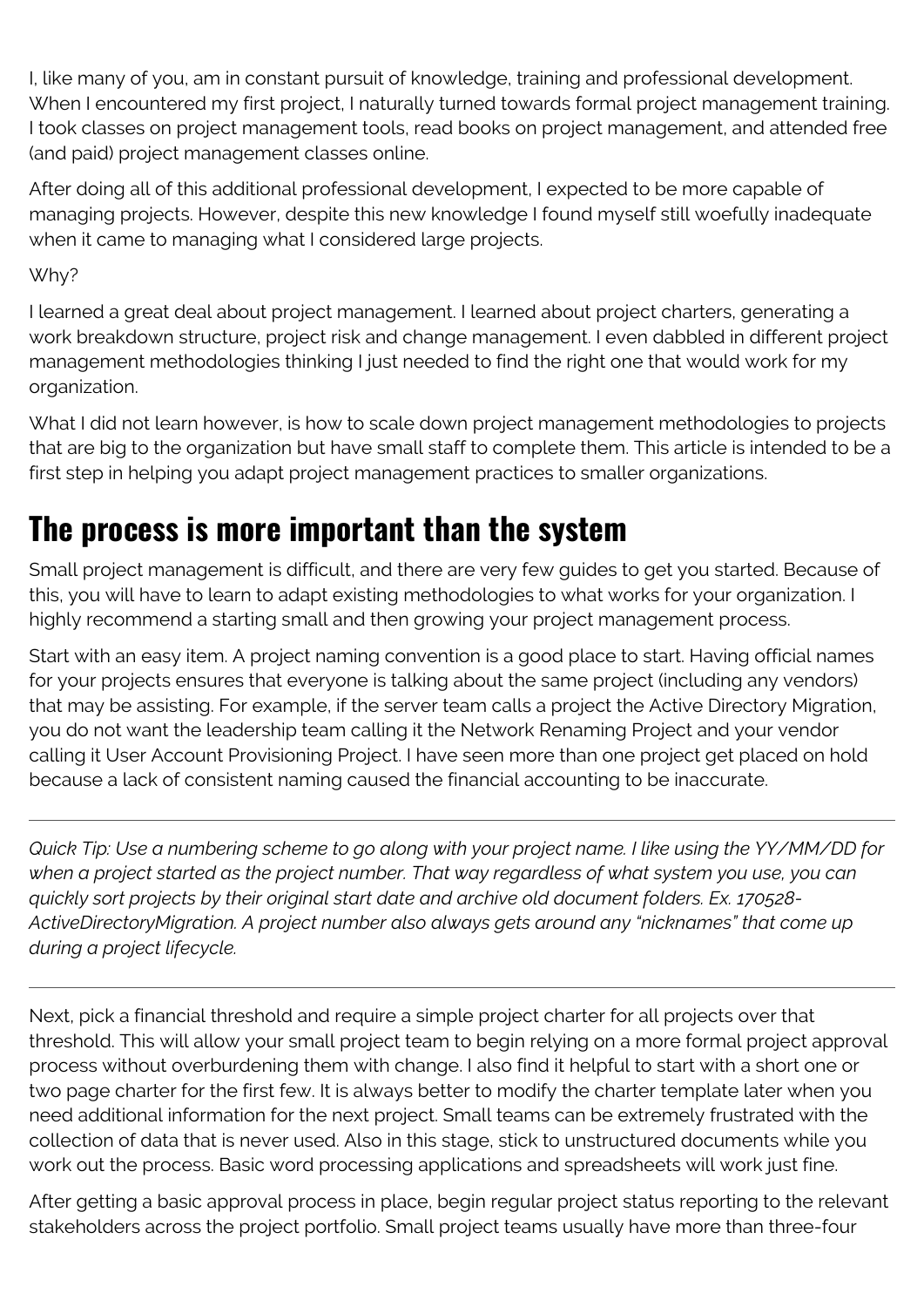projects, so it is important when giving status reports to stay at the 10,000-feet view. Simple Red, yellow, green and budget status for each project is sufficient.

By now, you are probably asking, "When do I need a project management system?" I suggest having the following in place before looking for a project management system:

- A formalized project opening and closure process that requires a project charter / plan
- More than two people performing project tasks
- A regular reporting cadence with management

Once you have those three things in place, selecting a project management system becomes much easier.

#### **Just about any project management system will work, but ITSM Integration is ideal**

For small project team, any simple project management system will usually work just fine. However, in an ideal scenario, a project management system is integrated into an IT Service Management system. Oftentimes what comes in as a request can grow into a full-fledged project. Being able to associate the initial customer contact (and corresponding communication) can be vital to a projects success and understanding the initial intent. Have you ever wondered, "How did this project get started?" ITSM integration can oftentimes provide the answer to that question.

## **Be a taskmaster**

Perhaps the most difficult part of managing small project teams is knowing the difference between a project and a task. You can find several explanations of the difference between projects and tasks on the internet. However, I run small project teams using the following definitions:

A **Task** is a work activity lasting more than one workday with a defined output and must be completed within a specific timeframe.

A **Project** is a collection of interconnected tasks that achieves a specific product, service or result. This is a modified definition of the Project Management Institution definition, which defines a project as "temporary endeavor undertaken to create a unique product, service, or result."

In order for small project teams to be successful on large projects, the project manager must at all times know the status of project tasks, and be ready to respond when obstacles to project success appear. The most effective way to stay on top of this is to follow the principle that "project reporting is part of the project task." At some point in your career you will have someone who states, "I don't have time to do my work if I have to keep updating my task status." Work is not complete until the organization knows it's complete. In other words, knowing that a project is complete is just as important as the work actually being complete. If the organization cannot leverage the fact that a task is complete, and move on to the subsequent work, then the task is not done.

A small project manager must also be incredibly diligent in controlling project scope. This can be especially difficult as task assignee's often have much more freedom of decision in their organization than their peers in large organizations. Additionally, formalized change management processes can be overly burdensome in small teams. It is imperative for the small project manager to keep task duration to one week or less and diligently monitor any past due items. Task lateness is